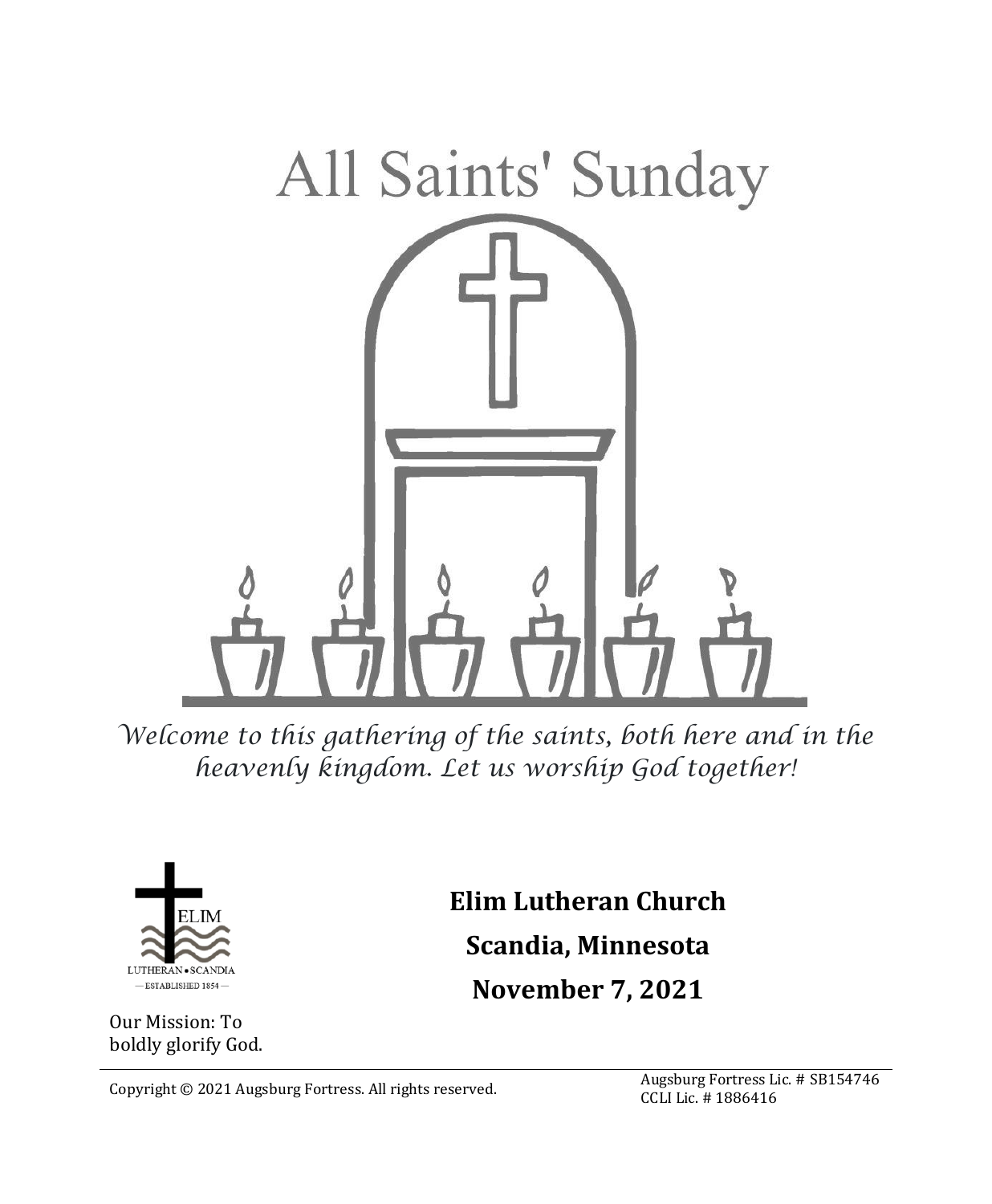**Introduction:** Of all three years of the lectionary cycle, this year's All Saints readings have the most tears. Isaiah and Revelation look forward to the day when God will wipe away all tears; in John's gospel, Jesus weeps along with Mary and all the gathered mourners before he demonstrates his power over death. On All Saints Day we celebrate the victory won for all the faithful dead, but we grieve for our beloved dead as well, knowing that God honors our tears. We bring our grief to the table and find there a foretaste of Isaiah's feast to come.

# **Prelude**

**Welcome**

# **Ringing of the Bells**

## **The Commemoration of Saints**

To those who are sanctified in Christ Jesus, called to be saints, together with all those who in every place call on the name of our Lord Jesus Christ:

Grace and peace to you and peace from God our Father and the Lord Jesus Christ.

Today we remember those members and friends of Elim who have died since All Saints' Day last year. Their names are:

| Harriet Johnson           | Lois Johnson                    | Mignon Johnson            |
|---------------------------|---------------------------------|---------------------------|
| Marlys Ostrand            | Lois Vennewitz                  | Pam Sherwood-Gabrielson   |
| Elizabeth (Libby) Jeschke | <b>Geoffrey Peel</b>            | Denise Kjellberg          |
| Joyce Engstrom            | Children lost to<br>miscarriage | Those who died from COVID |

If we are united with Christ in a death like His we shall also be united with Him in a resurrection like His! May this promise bring you hope, comfort, and peace.

**Hymn:** *ELW 424 - Ye Watchers and Ye Holy Ones, verses 1 & 3*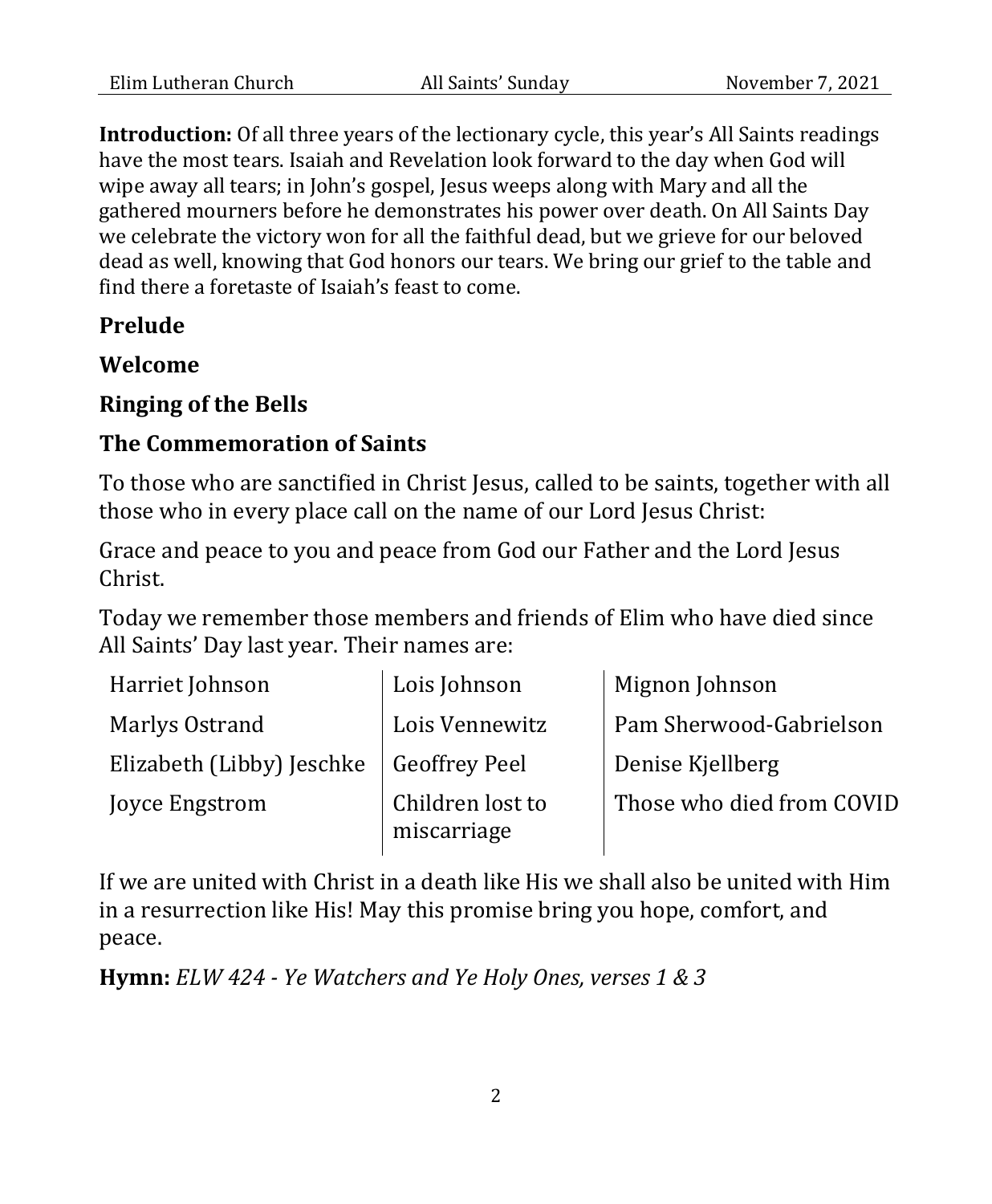#### **Confession and Forgiveness**

In the name of the Father, and of the ☩ Son, and of the Holy Spirit. **Amen**.

Let us confess our sin in the presence of God and of one another.

(Silence is kept for reflection.)

Have mercy on us, O God.

**We confess that we have sinned against you and against our neighbor. We have built walls instead of tables and have turned away the stranger. We have sought glory for ourselves and have treasured that which does not satisfy. Help us to love as you love, to welcome those you send, and to treasure mercy and justice. Turn us from our ways to your ways, and free us to serve those in need. Amen.** God, who makes all things new, forgives your sins for  $+$  Jesus' sake and remembers them no more.

Lift up your heads and your hearts. Yours is the kingdom of God. **Amen**.

### **Greeting**

The grace of our Lord Jesus Christ, the love of God, and the communion of the Holy Spirit be with you all. **And also with you.**

#### **Prayer of the Day**

**Almighty God, you have knit your people together in one communion in the mystical body of your Son, Jesus Christ our Lord. Grant us grace to follow your blessed saints in lives of faith and commitment, and to know the inexpressible joys you have prepared for those who love you, through Jesus Christ, our Savior and Lord, who lives and reigns with you and the Holy Spirit, one God, now and forever. Amen.**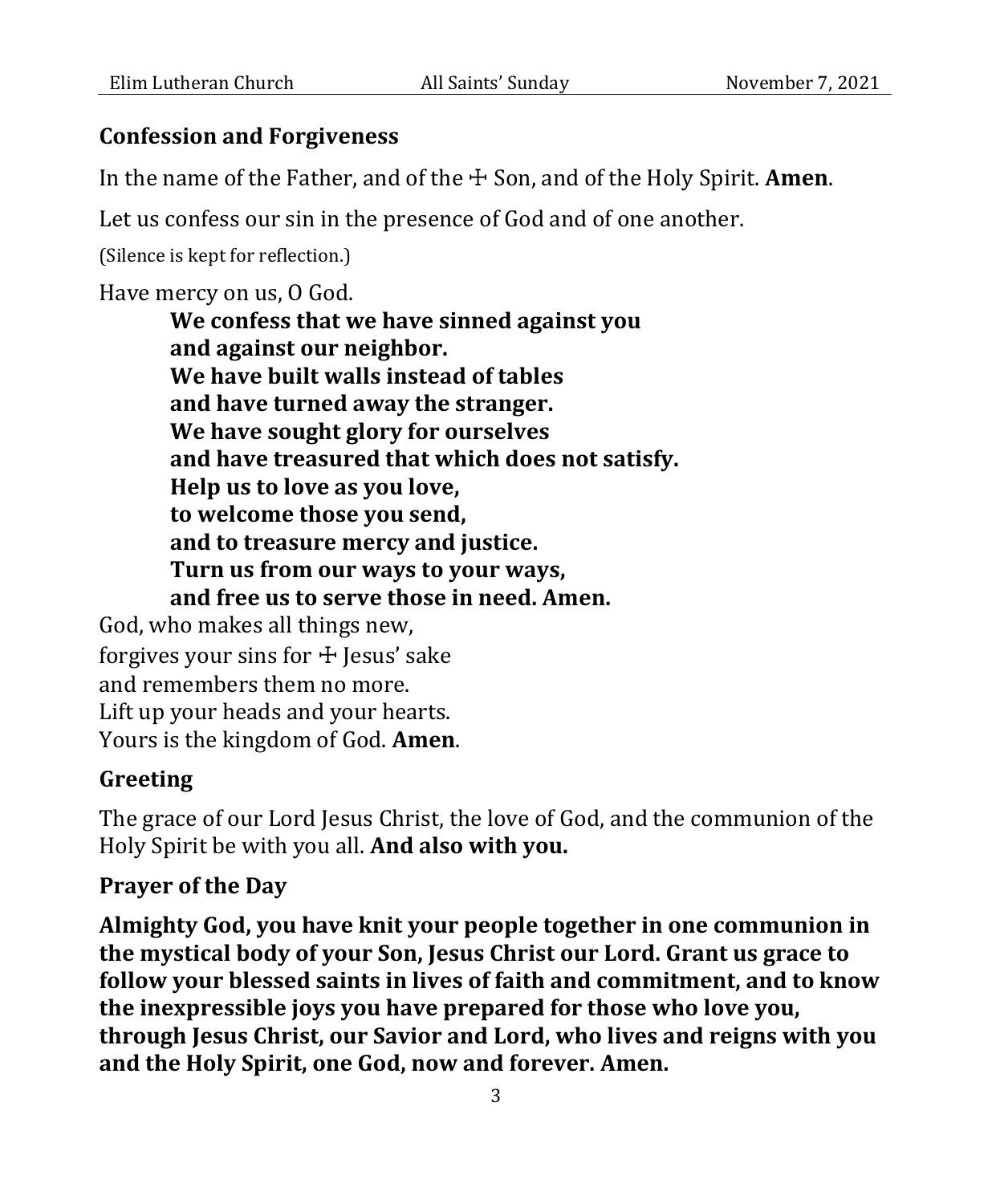## **Reading:** Isaiah 25:6-9

**Special Music:** *In Memoriam* – Words by Susan Naus Dengler & Lee Dengler, Music by Lee Dengler

*We give them back to you, Lord, those loved ones whom You gave to us; in living, were not lost to you; in dying are not lost to us. For life is eternal, and love is immortal; and death, a mere horizon, that obscures what lies beyond.*

*Going home, going home, God's eternal home; going home, going home, nevermore to roam. Peacefulness, endless rest, all is fair and bright. Work is done. Joy's begun, bathed in glorious light. Going home, going home, nevermore to roam. Going home, going home, God's eternal home.*

*Gracious Lord, grant them light, God of peace, God of hope, God of love, keep them safe in Your care. Grant them rest.*

## **Gospel:** John 11:32-44

#### **Sermon**

**Hymn:** *ELW 423 Shall We Gather at the River, verses 1, 3, & 4*

## **Prayers of the People**

Petition Response: Hear us O God, **Your mercy is great.**

## **Offering**

### **Offering Prayer**

**Holy God, the earth is yours and everything in it, yet you have chosen to dwell among your creatures. Come among us now in these gifts of bread and wine, and strengthen us to be your body for the world through Jesus Christ our Lord. Amen.**

**Communion - Words of Institution**

**Lord's Prayer**

**Table Blessing/Prayer**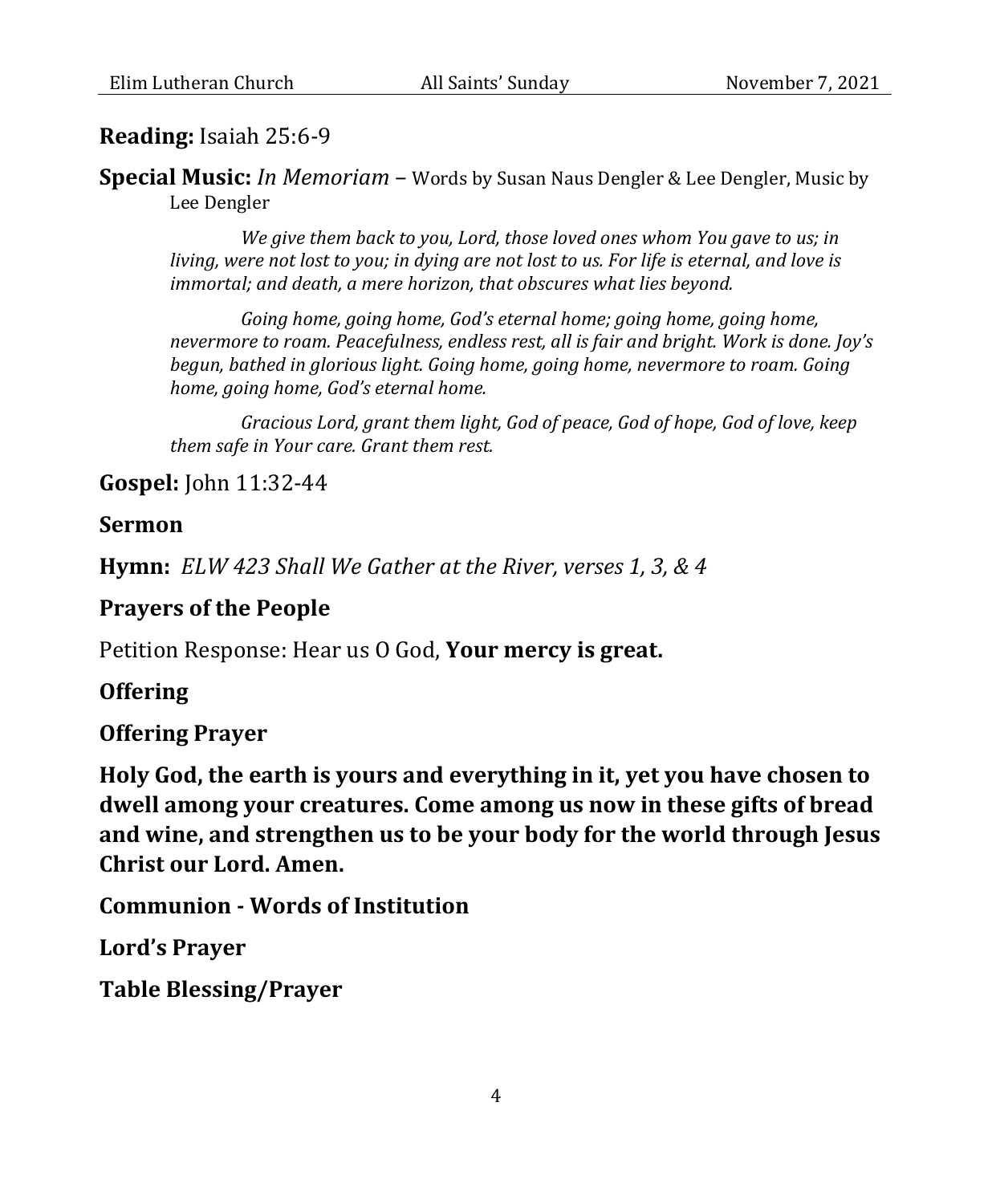#### **Blessing and Sending**

God, the beginning and the end, who has written your name in the book of life, ☩ bless and keep you in grace and peace from this time forth and forevermore. **Amen**.

Led on by the saints before us, go in peace to serve the Lord.

## **Thanks be to God.**

# **Postlude**

#### **Worship Participants**

Preaching Today: Pastor Meredith McGrath Presiding Minister: Pastor Sarah Henrich Organist/Pianist: Ken Cheney Reader: Lynne Moratzka Acolytes: Cobain and Sece Johnson Special Music: Elim Adult Choir, Janet Beckman, Director

#### **Schedule for the Week**

| Today | 11/7 | 8:00 a.m. Communion Worship |
|-------|------|-----------------------------|
|       |      | 9:30 a.m. Communion Worship |
| Mon.  | 11/8 | 9:30 a.m. Quilters          |
|       |      | 7:00 p.m. AA                |
| Wed.  |      | 11/10 6:00 p.m. Bell Choir  |
|       |      | 7:00 p.m. Adult Choir       |
| Thur. |      | 11/11 Veterans Day          |
| Sun.  |      | 11/14 8:00 a.m. Worship     |
|       |      | 8:45 a.m. Adult Bible Study |
|       |      | 9:30 a.m. Worship           |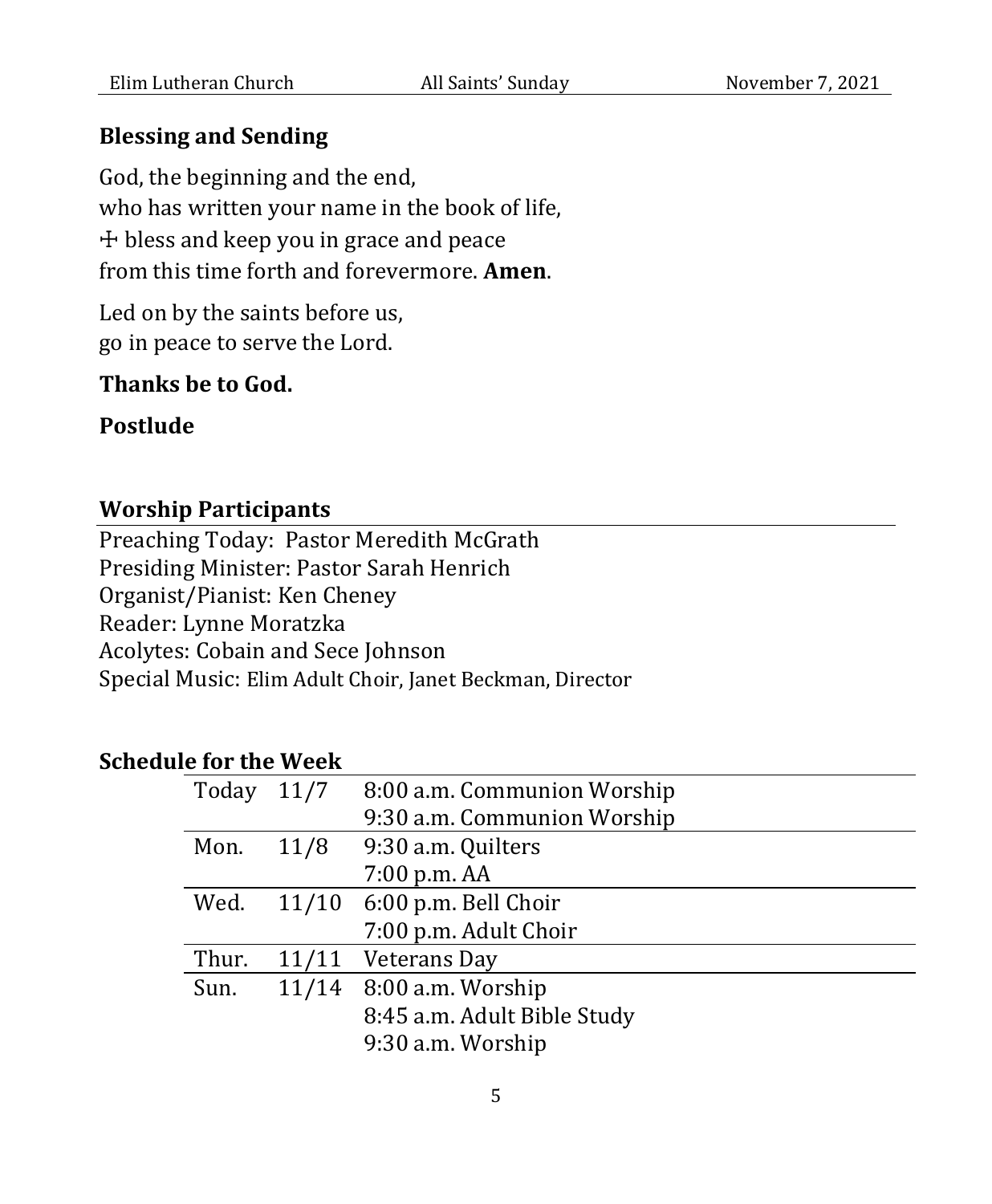

# **Veterans Day is Thursday, November 11**

Please remember to pray for, honor, and thank all who have served; those within our congregation and throughout our extended community, and nation.

# **Announcements**



As you may have already heard, Pastor Meredith will be leaving Elim. Her last Sunday here will be December 5. Because of our current COVID restrictions, we are not planning a send-off gathering. However, we have set up the Gold Box in which you can drop a card and perhaps a gift card – if you do desire. Cards can be dropped off in the office or mailed to Elim (P.O. Box 67, Scandia, MN 55073).

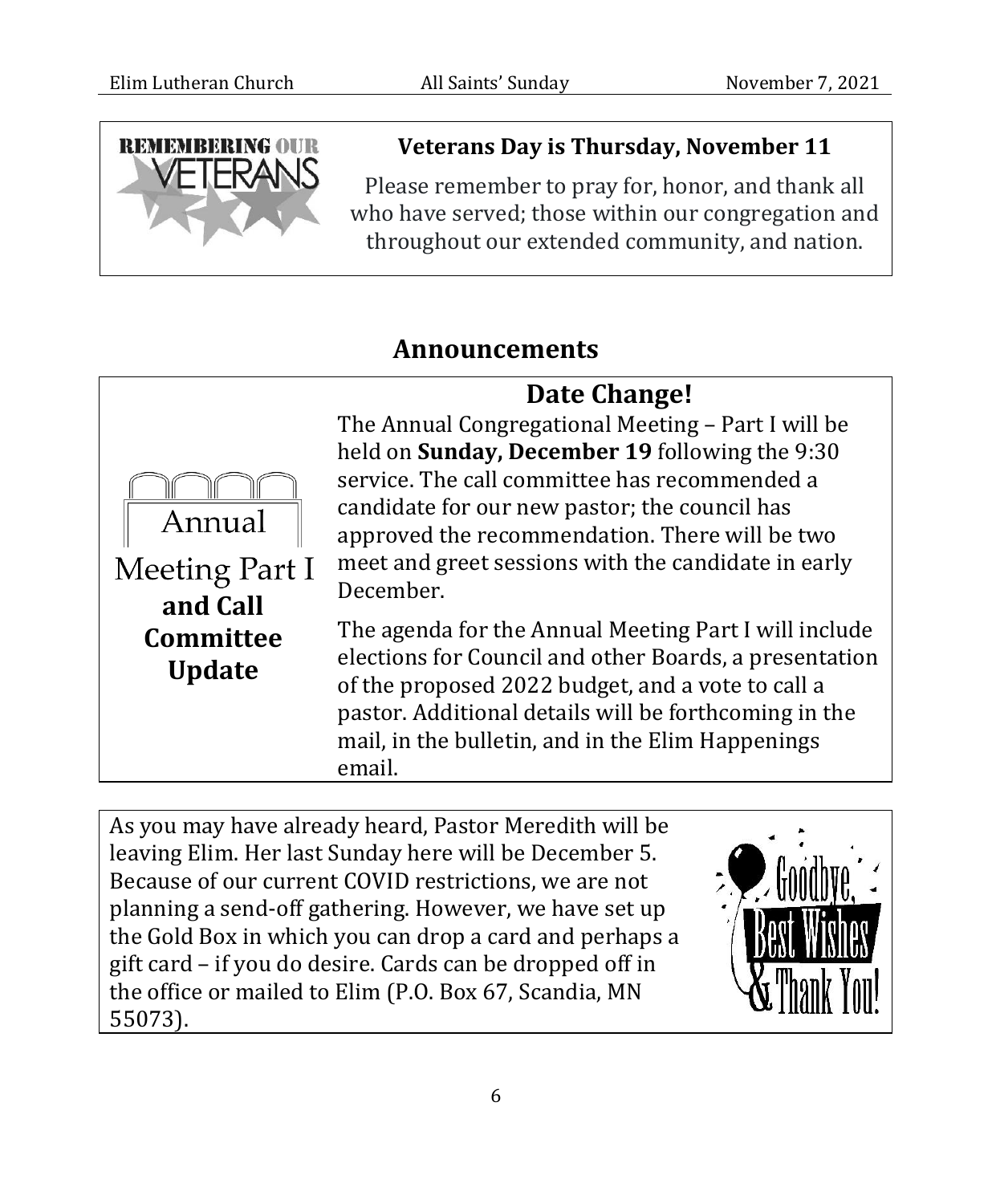# **Give Thanks with a Grateful Heart**

**The Elim Foundation** welcomes your gifts to grow the Foundation, which then grows the gifting/granting each year to Christian ministries outside Elim Church locally, nationally, and internationally. We invite you to **"Give Thanks with a Grateful Heart**" to meet and surpass a \$5,000 matching challenge from a donor between November 1- December 31, 2021. The total amount raised by this challenge will be revealed at worship on Sunday, January 9, 2022, Epiphany Sunday (and Foundation Sunday), along with those Christian ministries receiving gifts/grants from your Elim Foundation.

Gifts to the Foundation can be made by check (made payable to Elim Foundation), cash (designate for Elim Foundation), or a gift of stock (see Elim Foundation webpage for directions). They can be mailed to Elim Church or placed in the offering plate on Sunday morning.

www.elimscandia.org  $\rightarrow$  Ministries  $\rightarrow$  Foundation